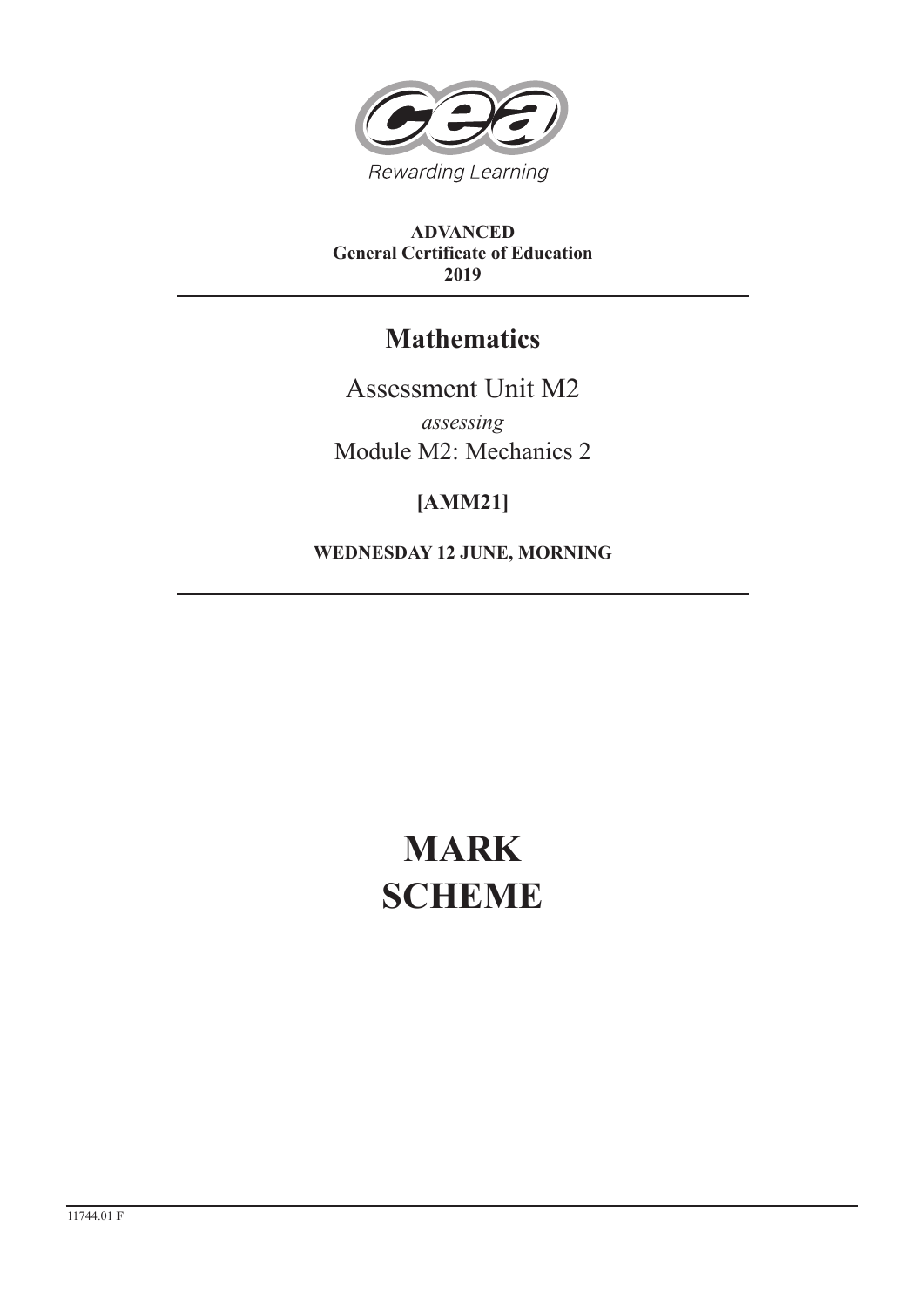#### **GCE ADVANCED/ADVANCED SUBSIDIARY (AS) MATHEMATICS**

#### **Introduction**

The mark scheme normally provides the most popular solution to each question. Other solutions given by candidates are evaluated and credit given as appropriate; these alternative methods are not usually illustrated in the published mark scheme.

The marks awarded for each question are shown in the right hand column and they are prefixed by the letters **M**, **W** and **MW** as appropriate. The key to the mark scheme is given below:

- **M** indicates marks for correct method.
- **W** indicates marks for working.
- **MW** indicates marks for combined method and working.

The solution to a question gains marks for correct method and marks for an accurate working based on this method. Where the method is not correct no marks can be given.

A later part of a question may require a candidate to use an answer obtained from an earlier part of the same question. A candidate who gets the wrong answer to the earlier part and goes on to the later part is naturally unaware that the wrong data is being used and is actually undertaking the solution of a parallel problem from the point at which the error occurred. If such a candidate continues to apply correct method, then the candidate's individual working must be followed through from the error. If no further errors are made, then the candidate is penalised only for the initial error. Solutions containing two or more working or transcription errors are treated in the same way. This process is usually referred to as "follow-through marking" and allows a candidate to gain credit for that part of a solution which follows a working or transcription error.

#### **Positive marking:**

It is our intention to reward candidates for any demonstration of relevant knowledge, skills or understanding. For this reason we adopt a policy of **following through** their answers, that is, having penalised a candidate for an error, we mark the succeeding parts of the question using the candidate's value or answers and award marks accordingly.

Some common examples of this occur in the following cases:

- **(a)** a numerical error in one entry in a table of values might lead to several answers being incorrect, but these might not be essentially separate errors;
- **(b)** readings taken from candidates' inaccurate graphs may not agree with the answers expected but might be consistent with the graphs drawn.

When the candidate misreads a question in such a way as to make the question easier only a proportion of the marks will be available (based on the professional judgement of the examining team).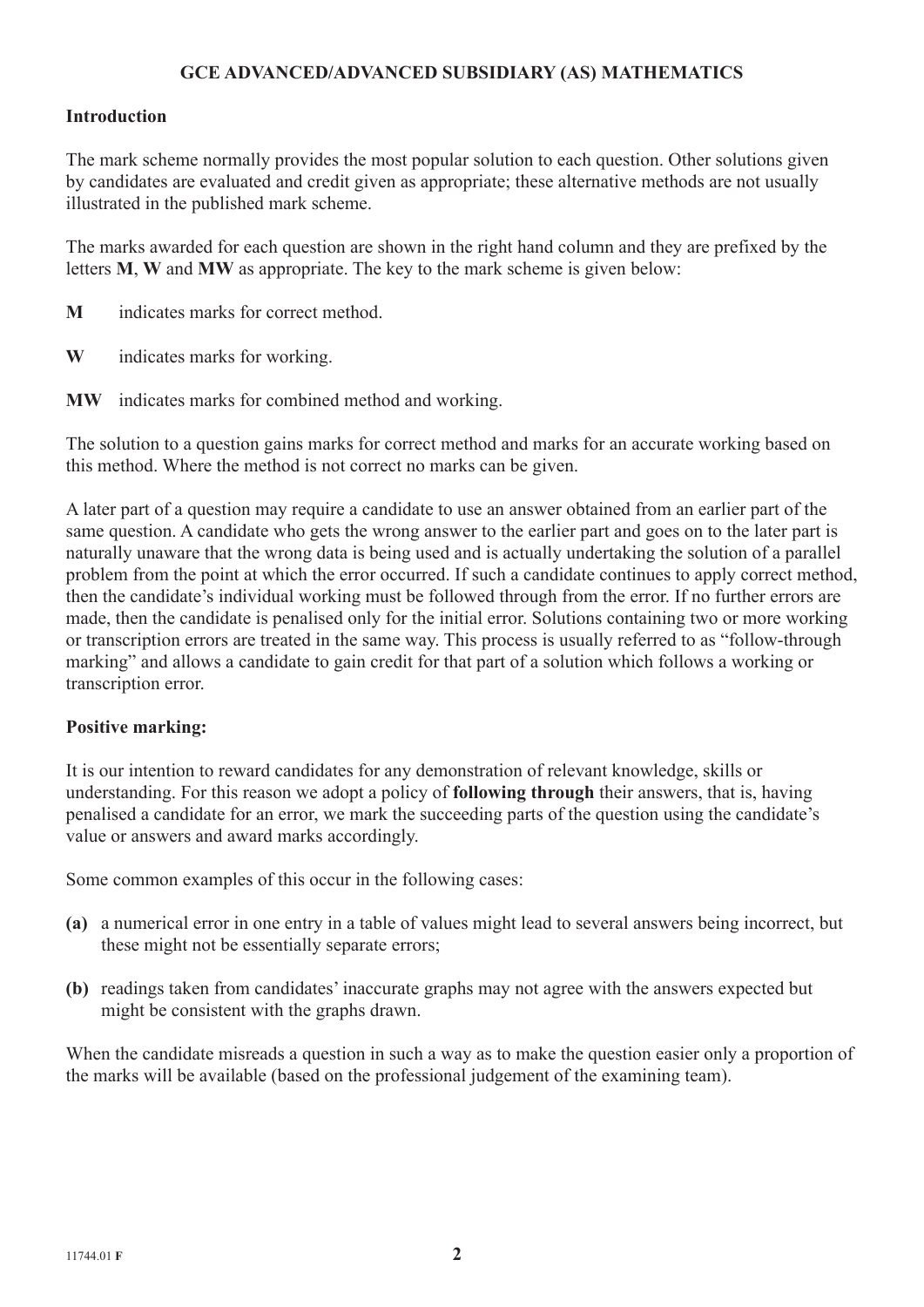1 (i) 
$$
\mathbf{a} = \frac{\mathrm{d}\mathbf{v}}{\mathrm{d}t}
$$
  
 $\mathbf{a} = 3\mathbf{i} - 2t\mathbf{j}$  M1W1

$$
at t = 3 \qquad a = 3i - 6j \qquad \qquad \text{MW1}
$$

$$
\begin{array}{c}\n\mathbf{3} \\
\hline\n\theta\n\end{array}\n\qquad\n\begin{array}{c}\n\theta = \tan^{-1} \frac{6}{3} \\
\theta = 63.4^{\circ}\n\end{array}\n\qquad\n\begin{array}{c}\n\text{M1} \\
\text{W2}\n\end{array}
$$

below +ve **i** direction

(ii) 
$$
\mathbf{r} = \int \mathbf{v} dt
$$
  
\n $\mathbf{r} = \frac{3t^2}{2} \mathbf{i} - \frac{t^3}{3} \mathbf{j} + 4t \mathbf{k} + \mathbf{c}$   
\n $\mathbf{r} = \mathbf{r} - \mathbf{r} = \mathbf{r} - \mathbf{r}$ 

$$
\mathbf{r} = \frac{3t^2}{2}\mathbf{i} - \frac{t^3}{3}\mathbf{j} + 4t\mathbf{k}
$$

at 
$$
t = 1
$$
  $\mathbf{r} = \frac{3}{2j}\mathbf{i} - \frac{1}{3}\mathbf{j} + 4\mathbf{k}$   
\n $|\mathbf{r}| = \frac{1}{\sqrt{\frac{9}{4}} + \frac{1}{9} + 16}$ 

$$
=4.28\,\mathrm{m}
$$

$$
P = ma
$$
  

$$
i + 2j = 0.2 a
$$

 $5i + 10j = a$ 

$$
\begin{array}{ll}\n\mathbf{u} = \mathbf{0} & \mathbf{s} = \mathbf{u}t + \frac{1}{2} \mathbf{a}t^2 \\
t = 3 & \mathbf{a} = 5\mathbf{i} + 10\mathbf{j} & \mathbf{s} = \frac{9}{2}(5\mathbf{i} + 10\mathbf{j}) & \text{M1} \\
\mathbf{s} = ? & = \frac{45}{2}\mathbf{i} + 45\mathbf{j} & \text{W1}\n\end{array}
$$

displacement from 0 
$$
= \frac{45}{2} \mathbf{i} + 45 \mathbf{j} + \mathbf{i} - \mathbf{j}
$$
 M1
$$
= \frac{47}{2} \mathbf{i} + 44 \mathbf{j}
$$
 W1 6

**AVAILABLE MARKS**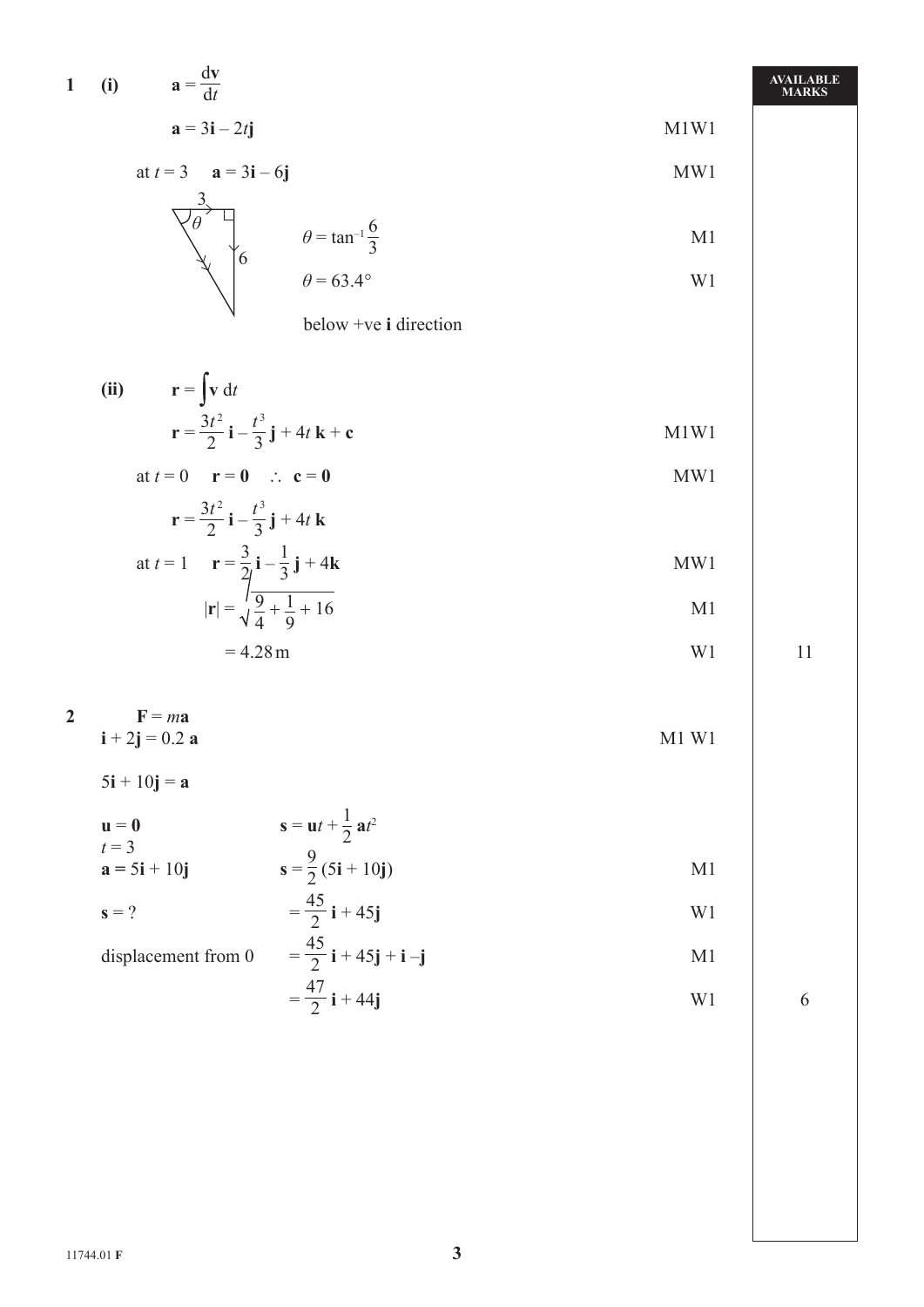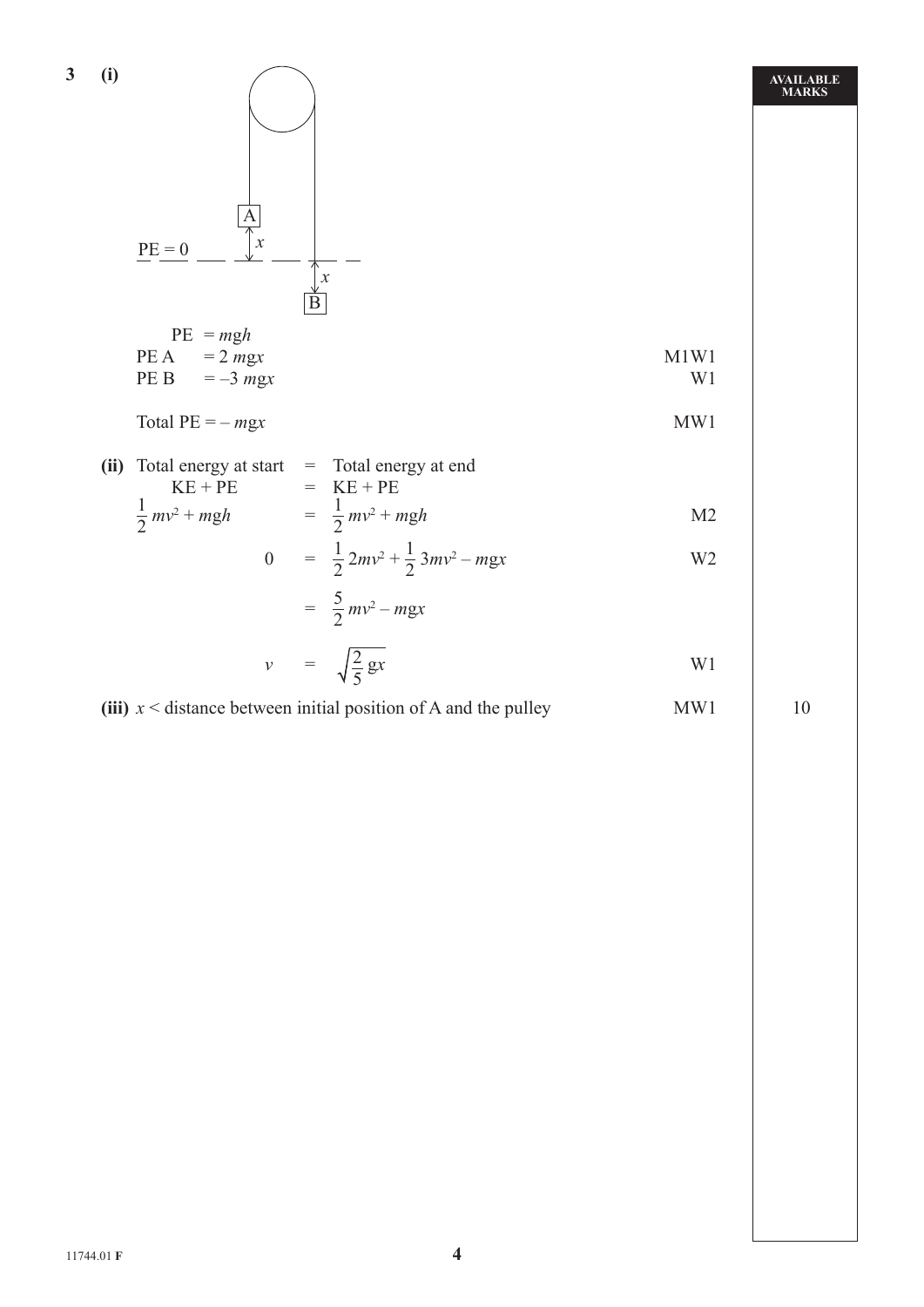### 4 (i)  $\sqrt{650 \text{ kg}}$  + 13 kW

| $P = Fv$              |      |
|-----------------------|------|
| $13000 = Fv$          |      |
| $\frac{13000}{v} = F$ | M1W1 |
|                       |      |

$$
F = ma
$$
   
\n
$$
\frac{13000}{v} = 650 a
$$
   
\n
$$
a = \frac{20}{v}
$$
   
\n
$$
\frac{dv}{dt} = \frac{20}{v}
$$
   
\n
$$
MW1
$$

$$
\frac{dV}{dt} = \frac{20}{V}
$$
 MW1

**(ii)**  $\frac{dv}{dt} = \frac{20}{v}$ 

$$
\int_{10}^{20} v \mathrm{d}v = \int_{0}^{t} 20 \mathrm{d}t \qquad \qquad \text{M2W1} \qquad \text{M1W1}
$$

$$
\left[\frac{\nu^2}{2}\right]_{10}^{20} = \left[20t\right]_0^t
$$
 MW1

$$
\frac{400}{2} - \frac{100}{2} = 20t
$$
  

$$
t = 7\frac{1}{2}
$$
 W1

(iii) 
$$
F = \frac{13000}{v}
$$
 or  $a = \frac{20}{v}$ 

as *v* increases *F* decreases as *v* increases *a* decreases

*v*

only 1 force acting  $\therefore$  decreases W1 14 or force and velocity are inversely proportional

 $\frac{20}{V}$  M1

**AVAILABLE MARKS**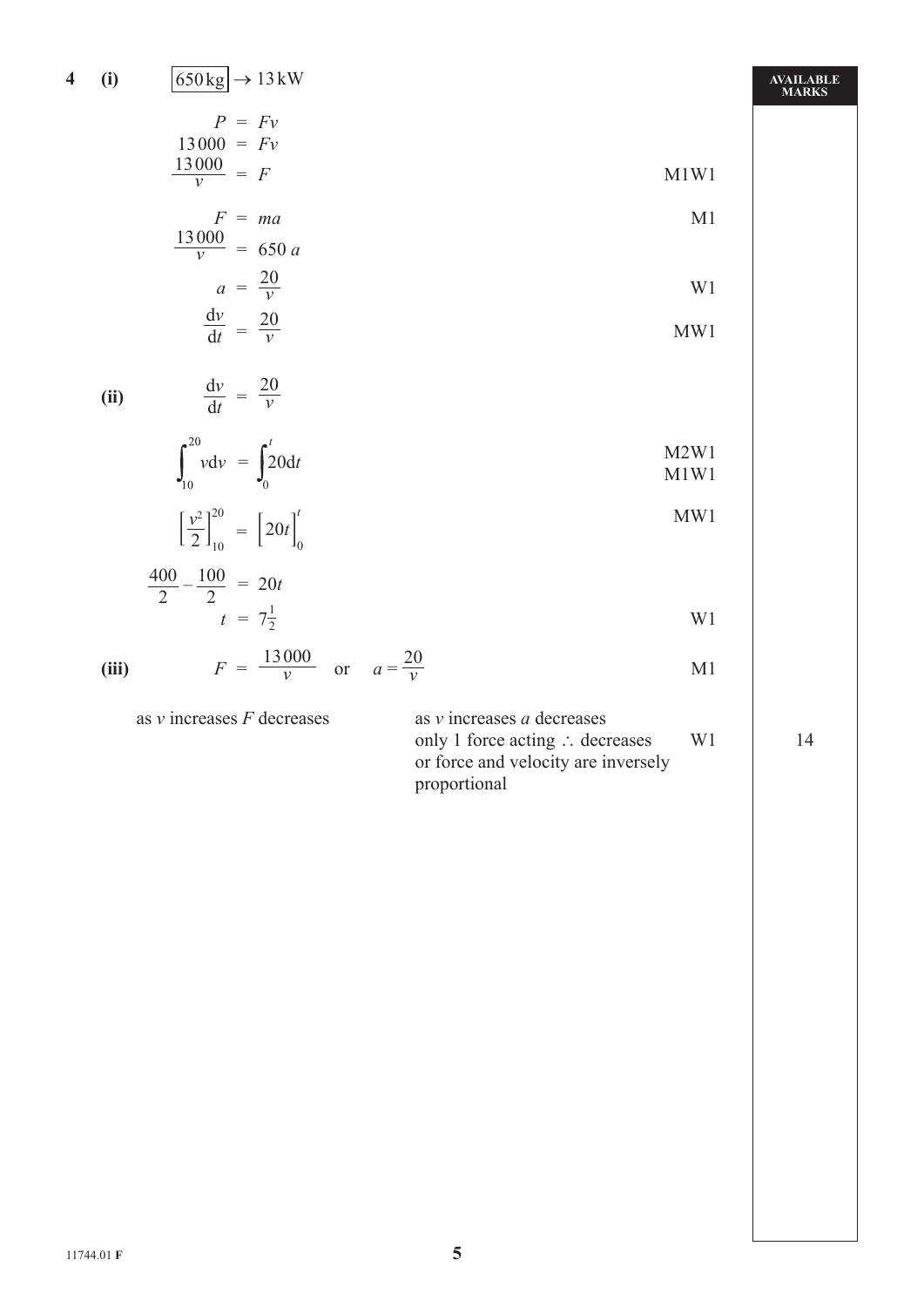5 (i) KE = 
$$
\frac{1}{2}mv^2
$$
  
\n=  $\frac{1}{2} \times 6 \times 25$   
\n= 75 J  
\n(ii)  
\n $\frac{R}{20^\circ}$  6g  
\n(iii) WD by resultant force = change in KE  
\nresultant force = 6g sin 20° - Fr  
\nWD =  $F \times S$   
\n= (6g sin 20° - Fr) × 15  
\n $MW1$   
\n $MW1$   
\n $MW1$   
\n $MW1$   
\n $MW1$   
\n $MW1$   
\n $MW1$   
\n $MW1$   
\n $MW1$   
\n $MW1$ 

6 g sin 20° × 15 – 
$$
Fr
$$
 × 15 = 75  
\n6 g sin 20° × 15 – 75 = WD  
\n-227J = WD by friction  
\nW1  
\n10

**5 (i)** KE *=*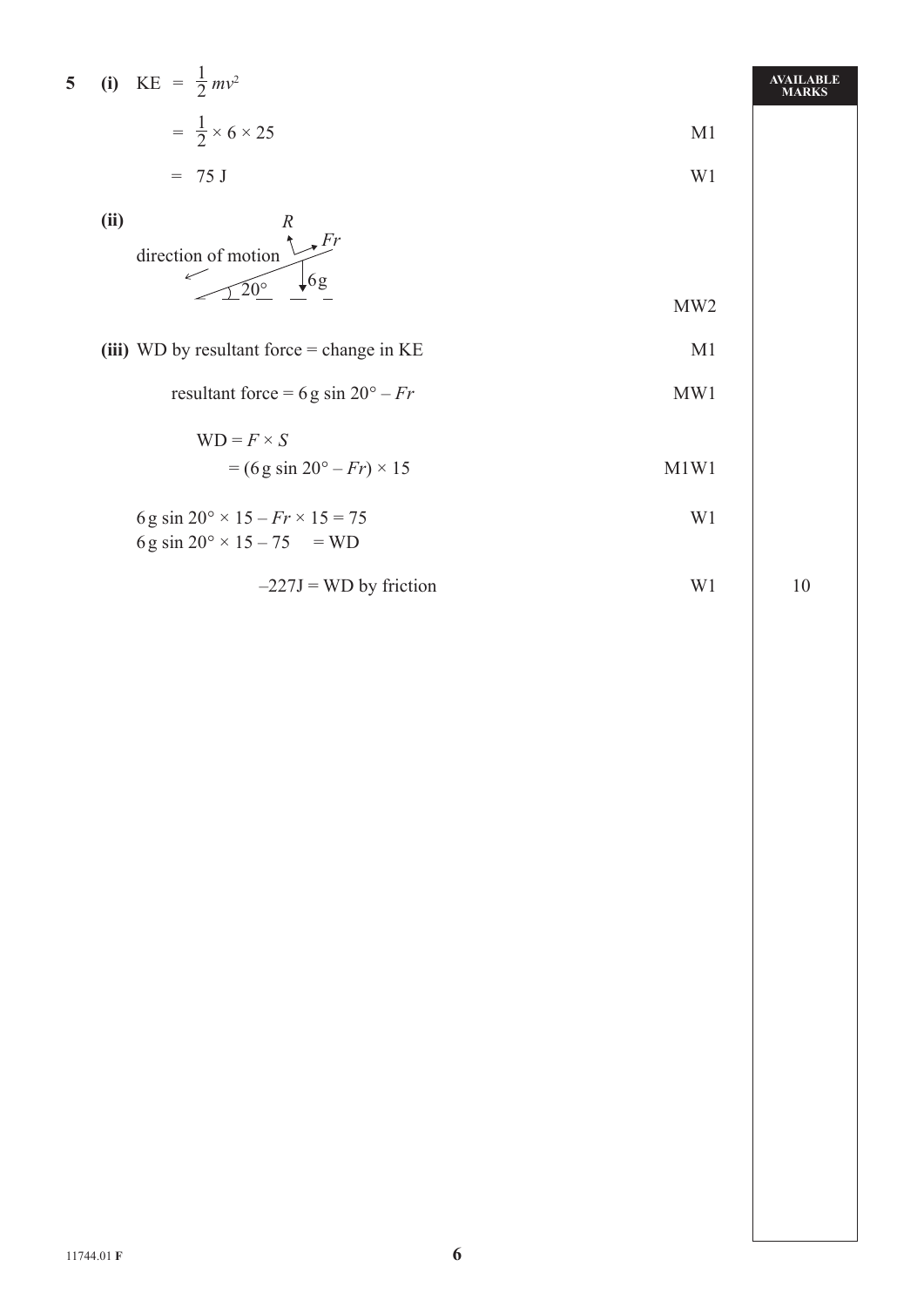